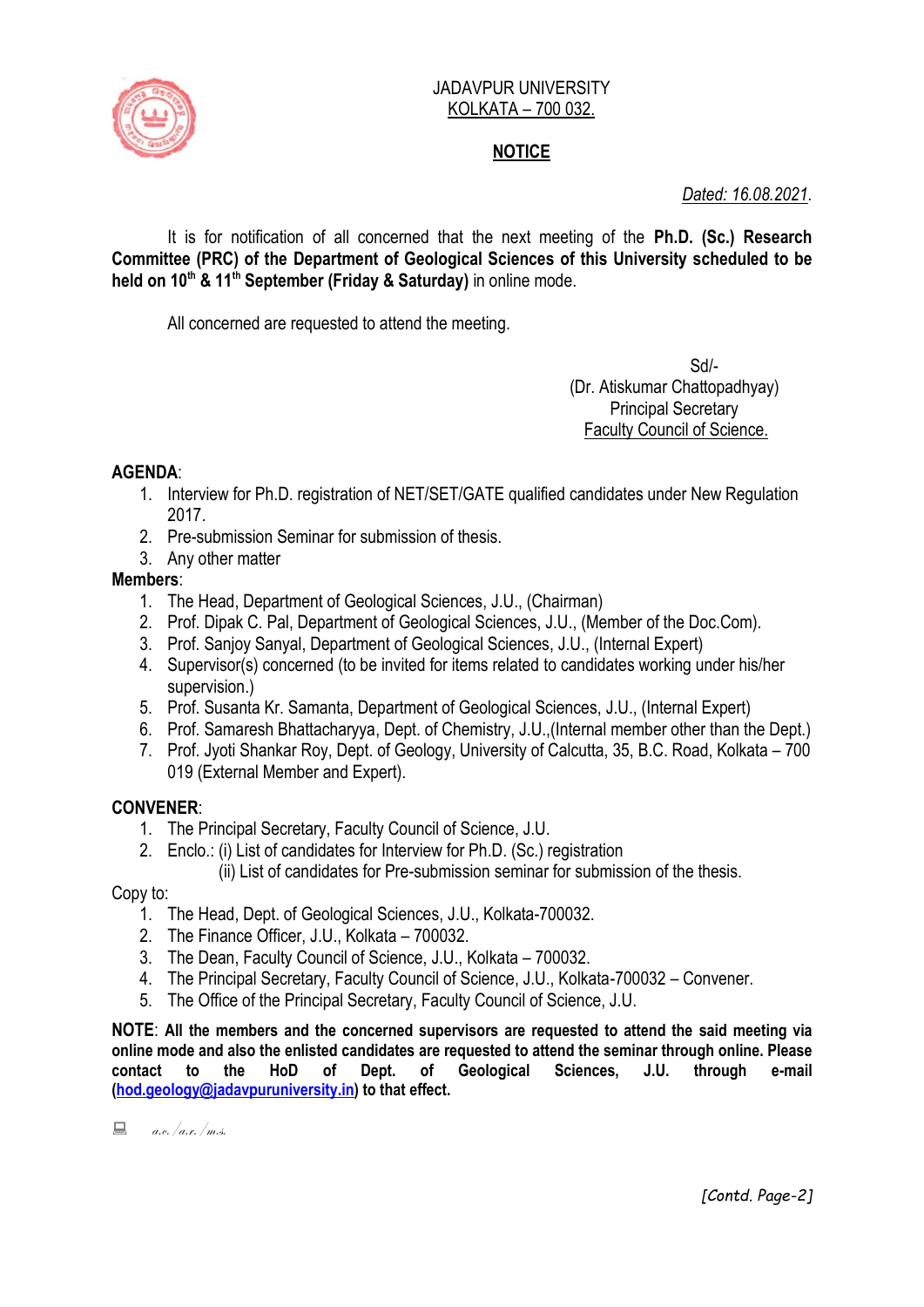*[Page-2]*

#### **(1) LIST OF CANDIDATES FOR INTERVIEW UNDER NEW REGULATION THROUGH ONLINE**

| Mode of Interview : online. |                                                                         |                               | Date: 10.09.2021 & 11.09.2021    |                                                                                             |  |
|-----------------------------|-------------------------------------------------------------------------|-------------------------------|----------------------------------|---------------------------------------------------------------------------------------------|--|
| SI.<br>No.                  | Name of the Candidate with<br>Ref. No.                                  | <b>Name of the Supervisor</b> | <b>Email id of the Candidate</b> | Whether<br>qualified in<br><b>NET/SET/GATE</b><br>or any other<br>equivalent<br>examination |  |
|                             | <b>ROHAN SUBBA</b><br>[FS/Ph.D./Geol. Sc/P-II/01/2021<br>dtd. 19/04/21] | Dr. Anupam Ghosh, JU          | subbarohan72@gmail.com           | <b>NET</b>                                                                                  |  |

#### **(2) LIST OF CANDIDATES FOR PRE-SUBMISSION SEMINAR FOR SUBMISSION OF THE THESES**

|                  | <b>Mode of Seminar: online.</b>                                                                                             |                                                                                                                               | Date: 10.09.2021 & 11.09.2021                                                                                                                 |                         |                                                                         |  |
|------------------|-----------------------------------------------------------------------------------------------------------------------------|-------------------------------------------------------------------------------------------------------------------------------|-----------------------------------------------------------------------------------------------------------------------------------------------|-------------------------|-------------------------------------------------------------------------|--|
| SI.<br><b>No</b> | Name of the candidates<br>[Index No]                                                                                        | Name of the<br>Supervisor/s                                                                                                   | Proposed Title of the<br><b>Thesis</b>                                                                                                        | Date of<br>Registration | Date of<br><b>Publication of</b><br><b>Course Work</b><br><b>Result</b> |  |
| 1.               | Sourav Jana<br>[Index No.: 49/14/Geol.<br>Sc./23]<br>Email & Phone: Not<br>provided.                                        | Prof. Debasish<br>Shome, Dept. of<br>Geol. Sc., J.U.,<br>Kolkata- 700032<br>Dr. Gopal<br>Chakraborty, Jt.<br>Dir., PIS&S, WB. | "Provenance and<br>paleoclimate study<br>of paleoproterozoic<br>basal Gulcheru<br>Formation of<br>Cuddapah Basin,<br>India".                  | 31.03.2014              | 07.11.2014                                                              |  |
| 2.               | Ishita Das<br>[Index No.: 143/15/Geol.<br>Sc./24]<br>Email:<br>ishita.mishtu@gmail.com<br>Phone: 9619378510                 | Dr. Anupam<br>Ghosh, Dept. of<br>Geol.Sc., J.U.,<br>Kolkata-700032                                                            | "The study of<br>Marsh Foraminifera<br>in the East Coast of<br>India".                                                                        | 25.08.2015              | 23.02.2017                                                              |  |
| 3.               | Manaska<br>Mukhopadhayay<br>[Index No.: 143/15/Geol.<br>Sc./24]<br>Email:<br>manaska.geos@gmail.com                         | Prof. Nibir<br>Mondal, Dept. of<br>Geol.Sc., J.U.,<br>Kolkata-700032                                                          | "Characteristics of<br>shear localization in<br>brittle-ductile<br>deformations of<br>rocks: An<br>experimental<br>study".                    | 08.10.2015              | 26.03.2021                                                              |  |
| 4.               | Dip Ghosh<br>[Index No.: 178/15/Geol.<br>Sc./24]<br>Email:<br>dipghosh14@gmail.com                                          | Prof. Nibir<br>Mondal, Dept. of<br>Geol.Sc., J.U.,<br>Kolkata-700032                                                          | "Generation and<br>migration of melts<br>in rocks and their<br>geological<br>implications: a<br>theoretical and<br>experimental<br>approach". | 13.10.2015              | 26.03.2021                                                              |  |
| 5.               | Adrika Roy<br>[Index No.: 86/16/Geol.<br>Sc./24]<br>Email:<br>adrika.geology@gmail.com<br>List of Pub. are not<br>attached. | Dr. Soumik<br>Mukhopadhyay,                                                                                                   | "Sedimentology of<br>narji limestone in<br>the neo-proterozoic<br>Kurnool group of<br>rocks, Cuddapah<br>basin, India".                       | 04.05.2016              | Marksheet<br>not<br>attached                                            |  |

*[Contd. Page-3]*